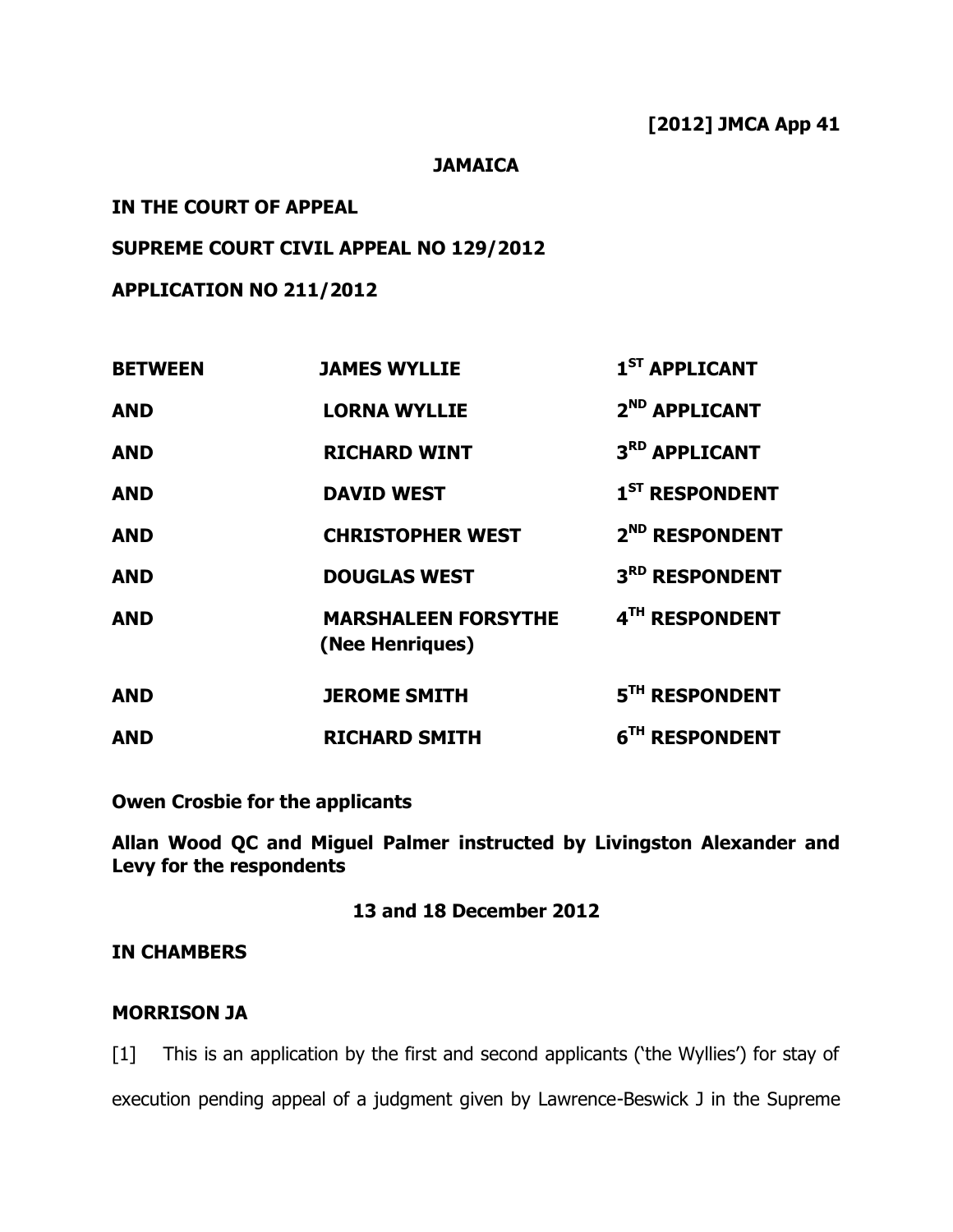Court on 4 October 2012. The judgment, which is in relation to a certain parcel of land at Spitzbergen in the parish of Manchester registered at Volume 1260 Folio 65 of the Register Book of Titles ('the property'), is in the following terms:

"Judgment for the claimants on the amended claim and the couterclaim. As it concerns land at Spitzbergen, Manchester registered at volume 1260 folio 65:

- 1) The defendants are restrained and prohibited from constructing or continuing the construction of any building or structure on the land.
- 2) The defendants must deliver up possession of the land to the claimants within fourteen (14) days of today.
- 3) Costs to the claimants to be agreed or taxed."

[2] By notice of appeal filed on 11 October 2012, the Wyllies challenge this judgment on a number of grounds, some legal and some factual in nature. In relation to the third appellant ('Mr Wint'), a specific ground challenges the judgment on the basis that there was no evidence that he was in possession of the property so as to justify the making of an order for possession, with costs, against him.

[3] This application is made pursuant to rule  $2.11(1)(b)$  of the Court of Appeal Rules 2002, which empowers a single judge of this court to make an order for a stay of execution of any judgment or order from which an appeal had been made, pending appeal. As regards the criteria for the grant of a stay, both parties have referred me to and rely on the admirable judgment of Harris JA in **Paymaster (Jamaica) Ltd v Grace Kennedy Remittance Services Ltd** [2011] JMCA App 1, in which that learned judge said this (at para. [19]):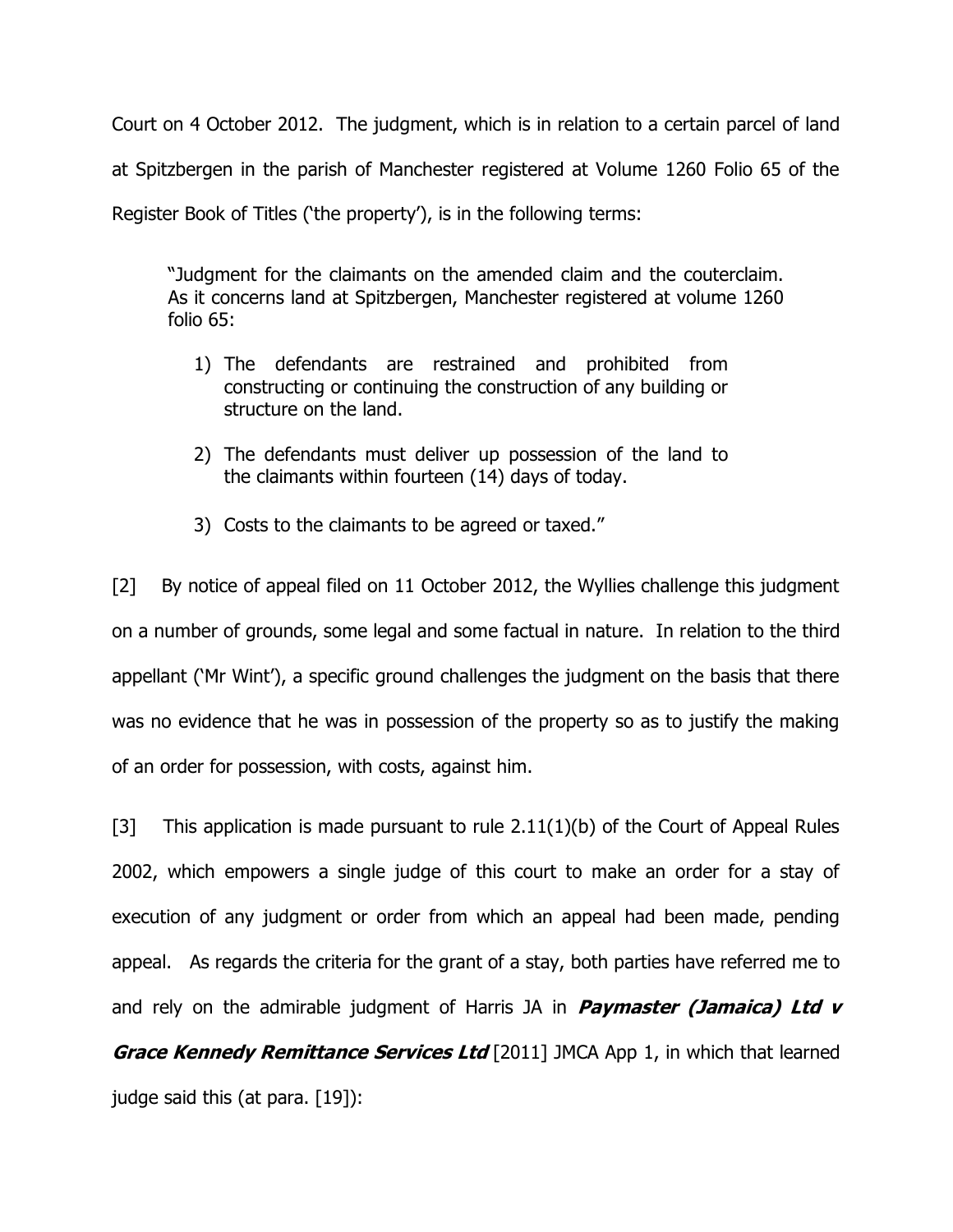"Rule 2.11 (1) (b) of the Court of Appeal Rules 2002 permits a single judge of this court to order a stay of execution of a judgment pending the hearing of an appeal. The power of the court or a judge to order or refuse a stay of execution of a judgment is discretionary. This discretionary right is unfettered. The foregoing proposition is propounded by the learned authors of Halsbury's Laws of England  $4<sup>th</sup>$  Edition, Volume 17 at paragraph 455 in the following terms:

> 'The court has an absolute and unfettered discretion as to granting or refusing of a stay, and as to the terms upon which it will grant it and will as a rule, only grant a stay if there are special circumstances, which must be deposed to on affidavit unless the application is made at the hearing.'"

[4] Foremost among the 'special circumstances' required to be shown by an applicant for a stay of execution pending appeal is that he has an appeal that, as Harrison JA put it in **Watersports Ltd v Jamaica Grande Ltd** (SCCA No 110/2008, App. No 159/2008, judgment delivered 4 February 2009, at para. 7), "has some prospect of success". Thereafter, as Harris JA put it in the **Paymaster** case (at para. [23]), the interests of justice are "an essential element in a decision to grant or refuse a stay".

[5] In order to consider whether this application meets the required threshold, I must provide a brief summary of the facts of the case, which I have largely taken from the judgment of Lawrence-Beswick J. The respondents are the registered proprietors of the property, pursuant to the provisions of the Registration of Titles Act ('the Act'), it having devolved to them by way of a device contained in the will of the late Mr William Arscott ('Mr Arscott'), who died on 6 March 1994. Some years before, on 1 March 1988, Mr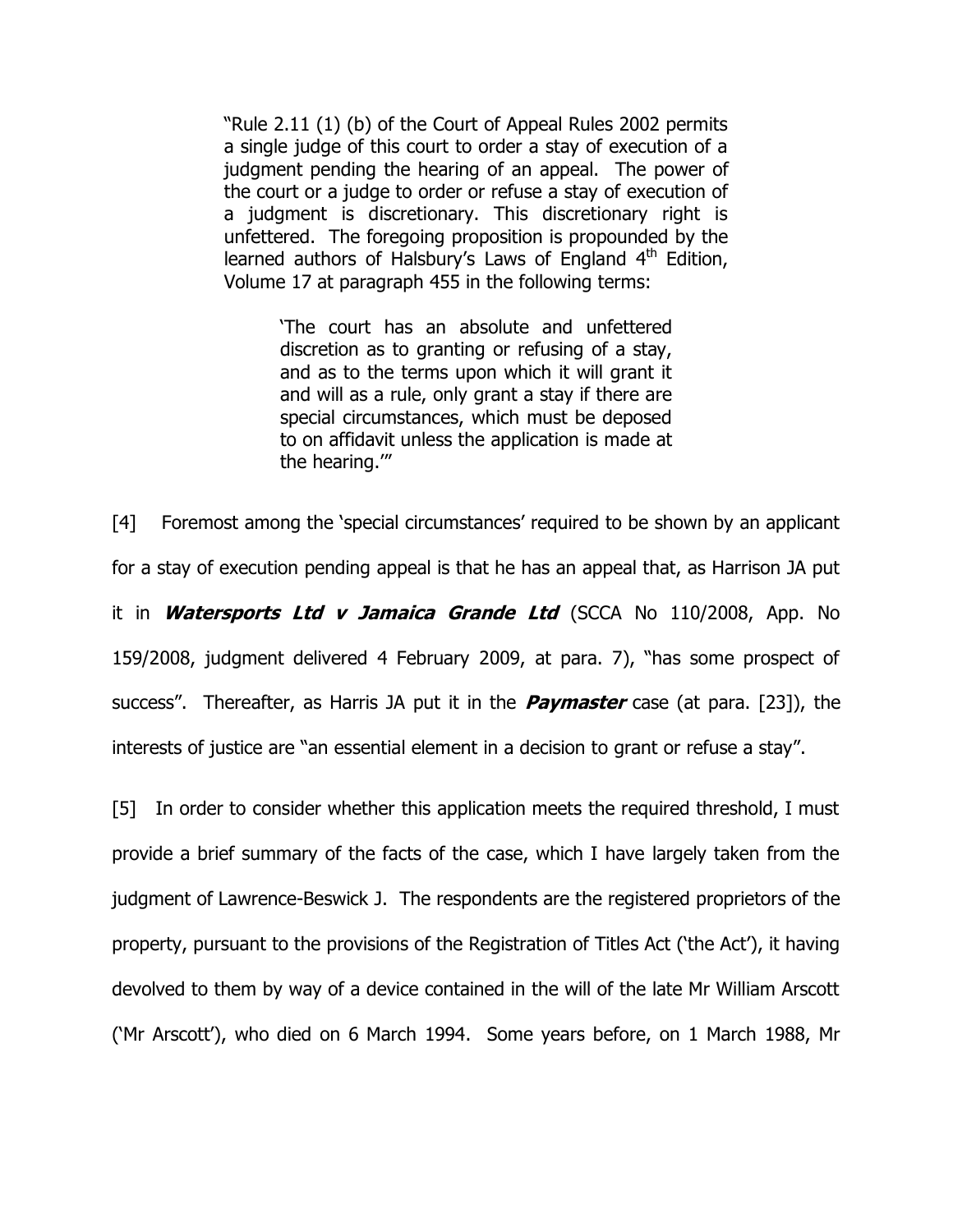Arscott entered into a lease with an option to purchase of the property with the Wyllies, who have been in possession pursuant thereto.

[6] On 7 March 1994, the day after Mr Arscott's death, the Wyllies went to his home and delivered to an employee of his a cheque for \$2,500.00 payable to Mr Arscott. On that same day, the Registrar of Titles ('the Registrar') issued notice of a caveat (dated 3 February 1994) which had been lodged against the title to the property on behalf of the Wyllies. On 5 April 2004, the Wyllies wrote to Mrs Sheila Smith, Mr Arscott's daughter, who was the executrix of his estate, indicating that they had an agreement with Mr Arscott to lease and purchase the property and that they wished to make a payment on the lease. Through her attorneys-at-law, Mrs Smith, by letter dated 15 June 2004, returned the cheque to Mrs Wyllie, stating that she did not know the purpose of the payment and also that she was of the view that the cheque could not be negotiated, it being in Mr Arscott's name. On 27 June 1994, Mr Owen Crosbie, attorney-at-law for the Wyllies, wrote to the respondents' attorneys-at-law stating that the cheque was for rental of the property and that a caveat had been lodged to protect the caveators' interest in the property. That letter also enquired whether the attorneys-at-law would accept all arrears of rent and/or \$300,000.00 inclusive of costs for the property. This correspondence ended inconclusively in a letter dated 25 January 1995 from the respondents' attorneys-at-law, indicating that they were applying for probate of Mr Arscott's will. Probate was in due course granted on 23 June 1999.

[7] There matters remained until 16 July 2003, when an application to warn the caveat, pursuant to section 140 of the Act, was lodged with the Registrar. Thereafter, a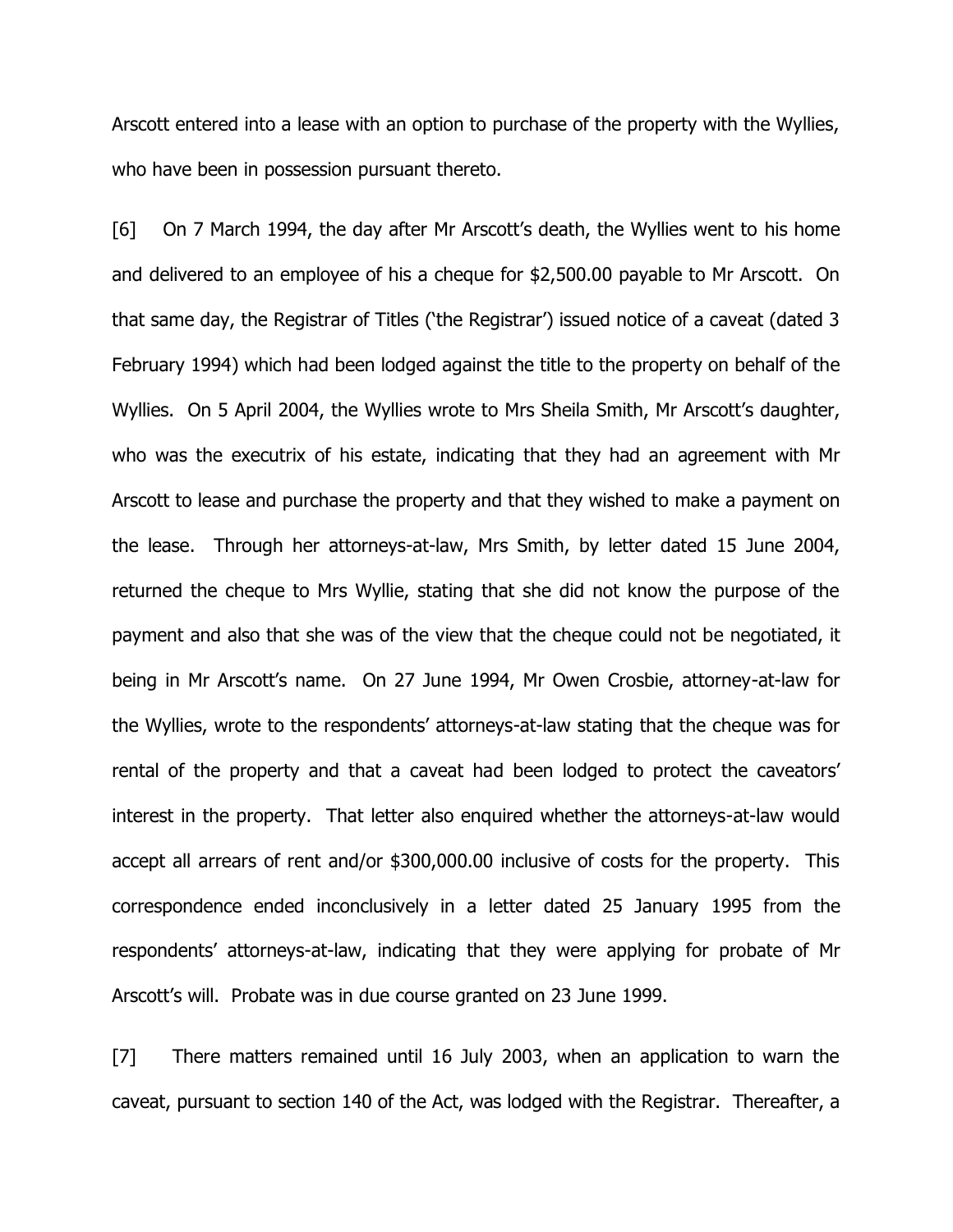notice dated 9 October 2003 was issued, directed to Mr James Wyllie as caveator, in care of Owen S. Crosbie & Co, 64 Duke Street, Kingston (which was one of two addresses provided in the caveat for service of notices), and sent by registered post to that address. On 19 November 2003, the Registrar recorded the 14 day period given by the notice as having lapsed and in January 2004 the letter containing the notice to the caveator was returned to the Registrar as "undelivered, addressee unknown". On 8 September 2005, after a further period of inactivity, a transfer of the property from the executors of Mr Arscott's estate (who had been registered on transmission on 7 October 2003) was registered in favour of the respondents, the beneficiaries of the estate. On 1 June 2007, a notice to quit the property (dated 18 May 2007) within one month was served on the applicants on behalf of the respondents. There was some evidence before the judge (although it is not clear that any specific finding was made on this) that during the intervening period the property had not been in use and was not being maintained.

[8] The amended fixed date claim form for an order for recovery of possession of the property was filed by the respondents on 3 October 2007 and, on 30 June 2010, an amended counterclaim, seeking an order for specific performance of the lease agreement made between the Wyllies and Mr Arscott, was filed. In a careful written judgment, the learned trial judge, after a full analysis of the provisions of the Act relating to caveats (sections 139-143) and a review of the decision of this court in **George Hylton v Georgia Pinnock (as executrix of the estate of Dorothy McIntosh, deceased) and others** [2011] JMCA Civ 8, found that service of notice of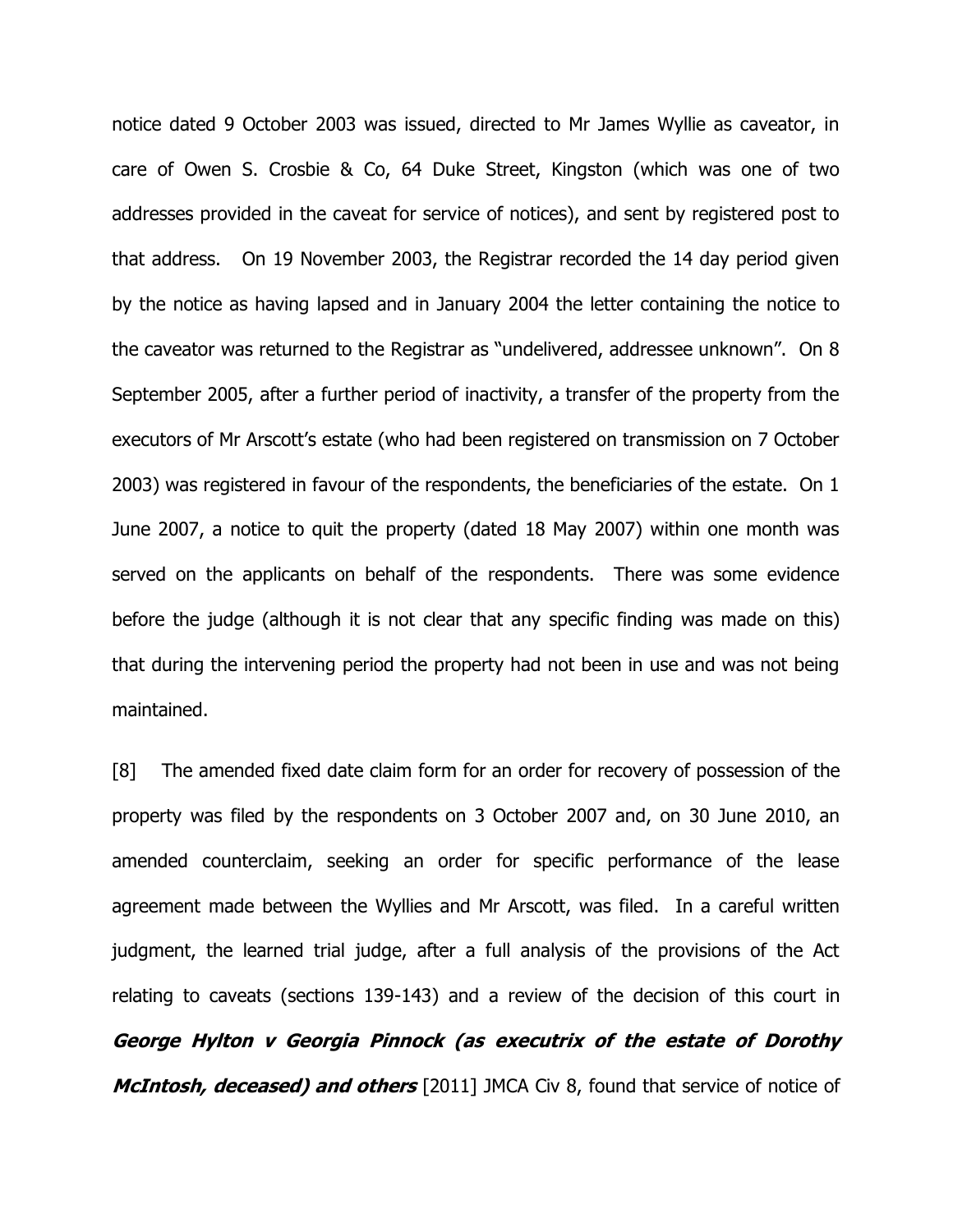the warning of a caveat by registered post was not service in accordance with section 140 of the Act, for the purposes of which "[a]ctual service is what is required" (per Phillips JA, at para. [36]). Lawrence-Beswick J therefore took the view that the court was obliged to resolve "the competing interest of the caveators who were not notified of a warning of the caveat, and the interest of purported beneficiaries of the will of the registered proprietor". Further, that in so doing the court would be "considering issues which would have been determined if the caveators had been properly warned" (para. [36]). In this contest, the learned judge considered that the principle of indefeasibility of title, as encapsulated in section 70 of the Act, was decisive. Accordingly, in the absence of any evidence, direct or inferential, of fraud on the part of the registered proprietors, their title to the property was indefeasible. She also dismissed the counterclaim, finding that the Wyllies had been in arrears of rent before Mr Arscott died and that he therefore been entitled to re-enter the property, that the lease had come to an end, that the option had not been exercised and was in any event uncertain and that the Wyllies accordingly had no interest in the property.

[9] The Wyllies contend that the learned trial judge "fell into vital and grave errors", and that there is a real prospect of the judgment in the court below being set aside on appeal. The application is supported by the affidavit of Lorna Wyllie, sworn to on 9 October and filed on 11 October 2012. In her wide ranging affidavit, more in the nature of written submissions than an affidavit, Mrs Wyllie makes a number of points. First, having found that the notice that the caveat had been warned was not served on the caveators, the learned judge ought, pursuant to the overriding objective of dealing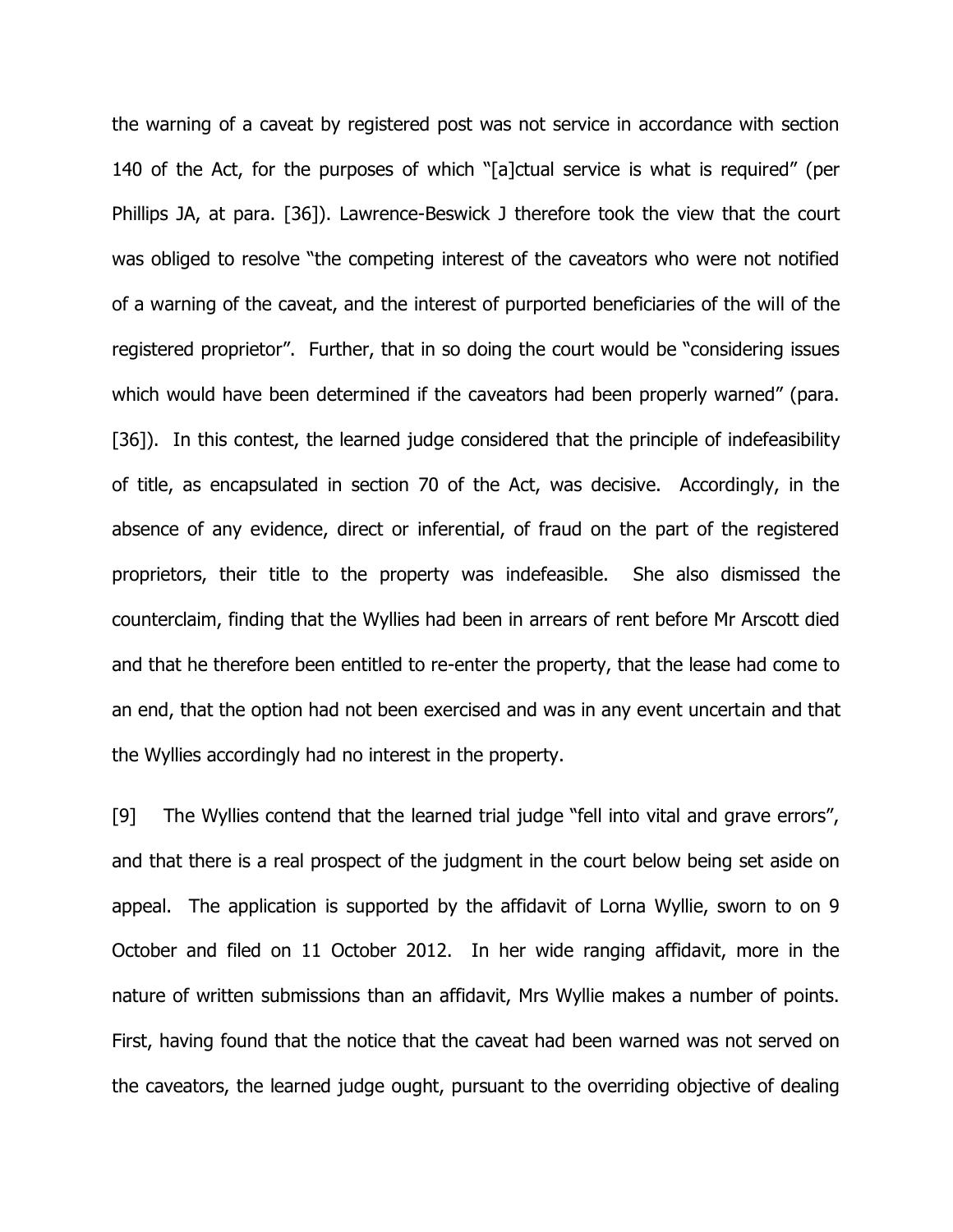with cases justly, to have acceded to the request of counsel for the Wyllies that she make an order for the Registrar to act under the section 153 of the Act by recalling the certificate of title. Second, the judge erred in finding that the Wyllies were in arrears of rent, the evidence given in support of the claim before her having shown that they refused to accept money tendered to them on behalf of the Wyllies. Third, contrary to what the judge found, there was evidence that the option to purchase the property in the lease had been exercised. Fourth, that the judge erred in concluding that the option was uncertain, this not having been an issue before her and the applicants not having had an opportunity to respond to it. Fifth, section 70 of the Act could not avail the respondents, as there was "overwhelming evidence of fraud before the court". Sixth, and finally, that the judge erred in making an order giving the applicants 14 days to vacate the property, which consisted of "twenty four acres with farm houses, horned cattle, pig pens, plantations of bananas, yams, sweet potatoes and a multitude of other crops, employees, etcetera, etcetera".

[10] In a supplemental affidavit filed on 9 November 2012, Mrs Wyllie added the following:

3. That if a stay of execution is not granted, my husband and I would be ruined, and an order for stay would best accord with the interest of justice as there would not only be the risk of immediate harm, but an immediate harm may be accused to the Applicants/Appellants, but no similar detriment to the Claimants/Respondents if the stay is not ordered. There is merit in the appeal either for judgment in favour of the Appellants in both claim and counter claim or an order for retrial.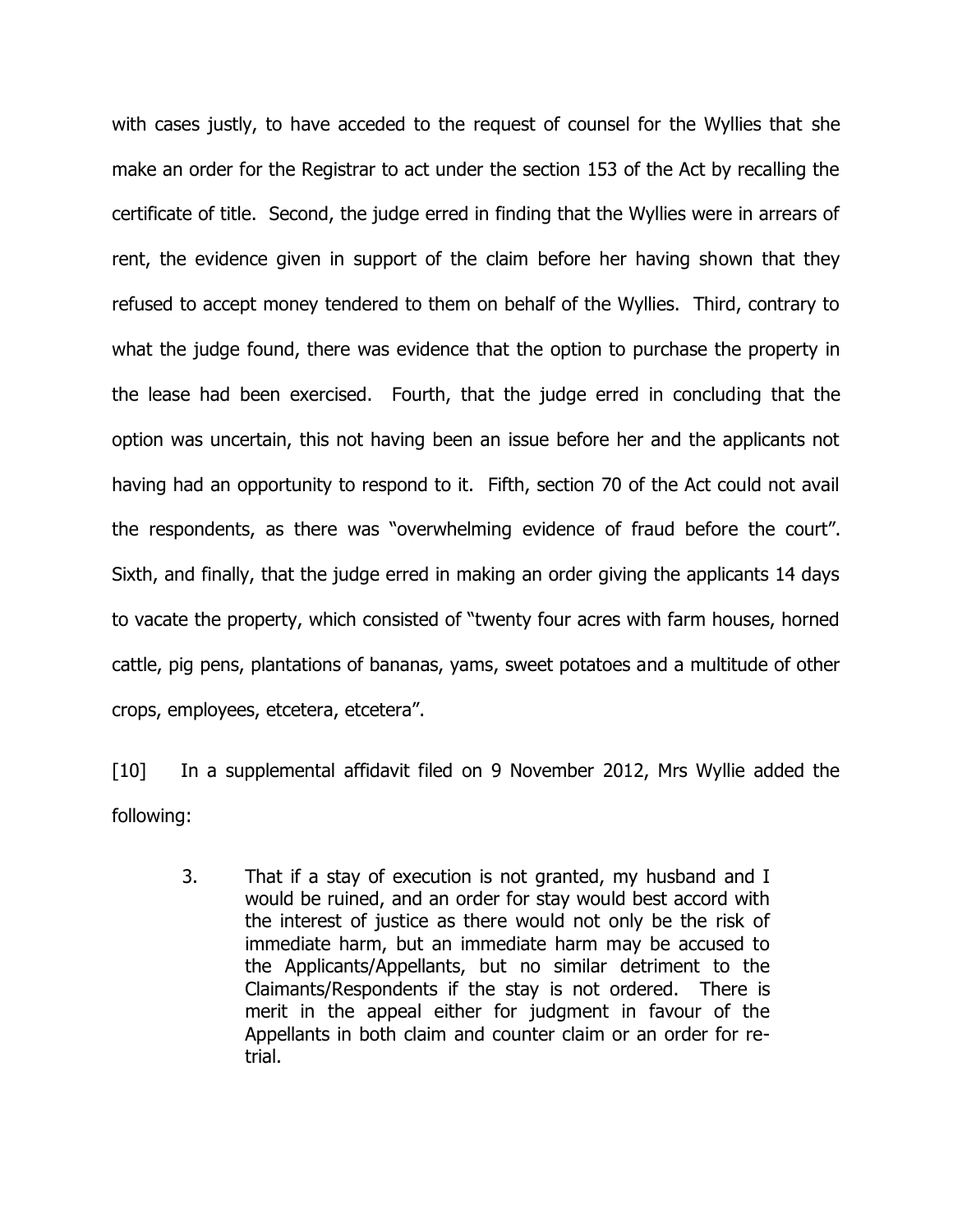- 4. That the property is agricultural property comprising yams, sweet potatoes, bananas and a number of pear trees planted by us, pig pens, cow pastures, large water tank built by us and one repaired and maintained by us, caretaker quarters built by us consisting of two bedrooms and outbuildings and a store house. There are also water troughs built by us.
- 5. That my husband, the first named Defendant/Appellant is upwards of 81 years and I am upwards of 70 years and the farm is our only source of income. We conduct a little shop, but nothing has been going on there for us for years.
- 6. That if the order is carried out, it is obvious that we would be ruined and it would be unjust, and if we succeed in the appeal, which is [sic] mostly likely we will on the facts before the court, there is no evidence that the Claimants/Respondents who have at all material times residing [sic] out of the country will be in a position to compensate us and to restore the status quo and we would not be able to maintain ourselves and compensate our farm hands.
- 7. That it is to be reminded that the third Defendant/Appellant, Richard Wint has left [sic] my employment before the case came on for trial and he gave evidence to this effect, and as a servant, he was never in possession.
- 8. That we humbly pray that the order be granted with costs to us.

[11] These affidavits drew a response from Mrs Smith, acting now as agent for the respondents, who challenged the contention that the Wyllies would be ruined if no stay is granted, on the ground that "they have various forms of income outside the farm" and also own other property. In addition, Mrs Smith exhibited to her affidavit photographic reproductions, which suggest that "there is absolutely no viable farming being done" by the Wyllies on the property.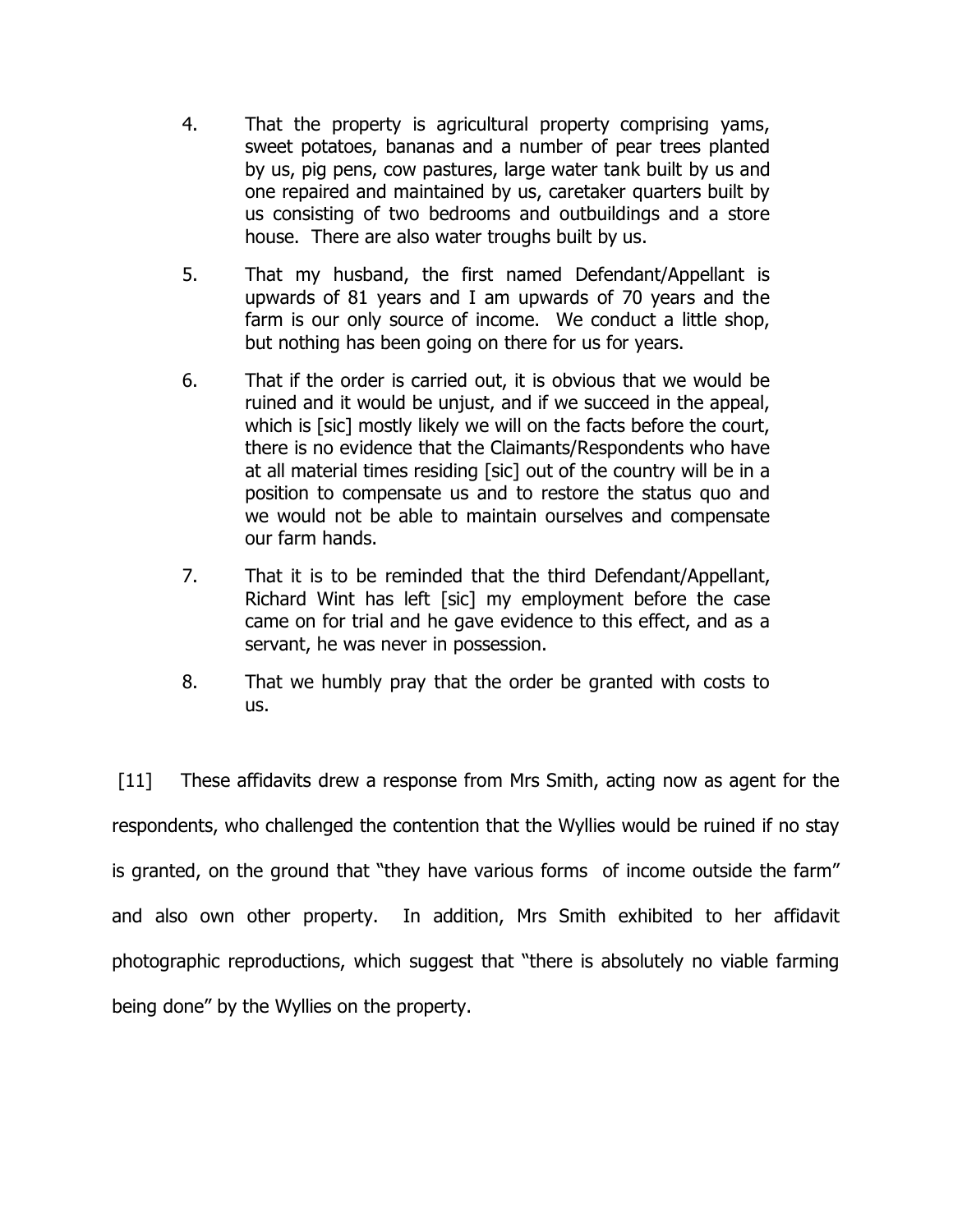[12] Before me, Mr Crosbie for the Wyllies relied primarily on Mrs Wyllie's affidavit, which he supplemented by his oral submissions. He submitted that, on an application for a stay, two things need to be established, (i) that there is a likelihood of success on the appeal and (ii) that there will be an injustice to the applicant if a stay is not granted. In making this assessment, the court has to balance the parties' interests. Mr Crosbie pointed out that Mr Wint was at all material times a mere servant or agent of the Wyllies and submitted that as a result his appeal against the order for possession with costs against him was "unanswerable".

[13] In his submissions opposing a stay, Mr Wood QC, who also relied on his skeleton arguments, maintained strongly that there was no real prospect of a successful appeal, in the light of the judge's findings and the provisions of the Act. He emphasised that in the circumstances described by section 70 of the Act, the registered proprietor's title was indefeasible save for cases of actual fraud, in the sense of deceit or some other act of dishonesty. In the instant case, fraud had neither been properly pleaded nor adequately proved. In any event, the learned trial judge was correct in her finding that the option was void for uncertainty, it not being a properly drawn option to purchase, and that the Wyllies had been in arrears of rent at the date of Mr Arscott's death. Finally, Mr Wood submitted, even if the court were to find that there was a real prospect of success in the appeal, there was no evidence in support of the Wyllies' assertion that they would be ruined if execution of the judgment was not stayed.

[14] In his written reply to the respondents' submission opposing a stay, Mr Crosbie referred again to the **Paymaster** case and reiterated his reliance on section 153 of the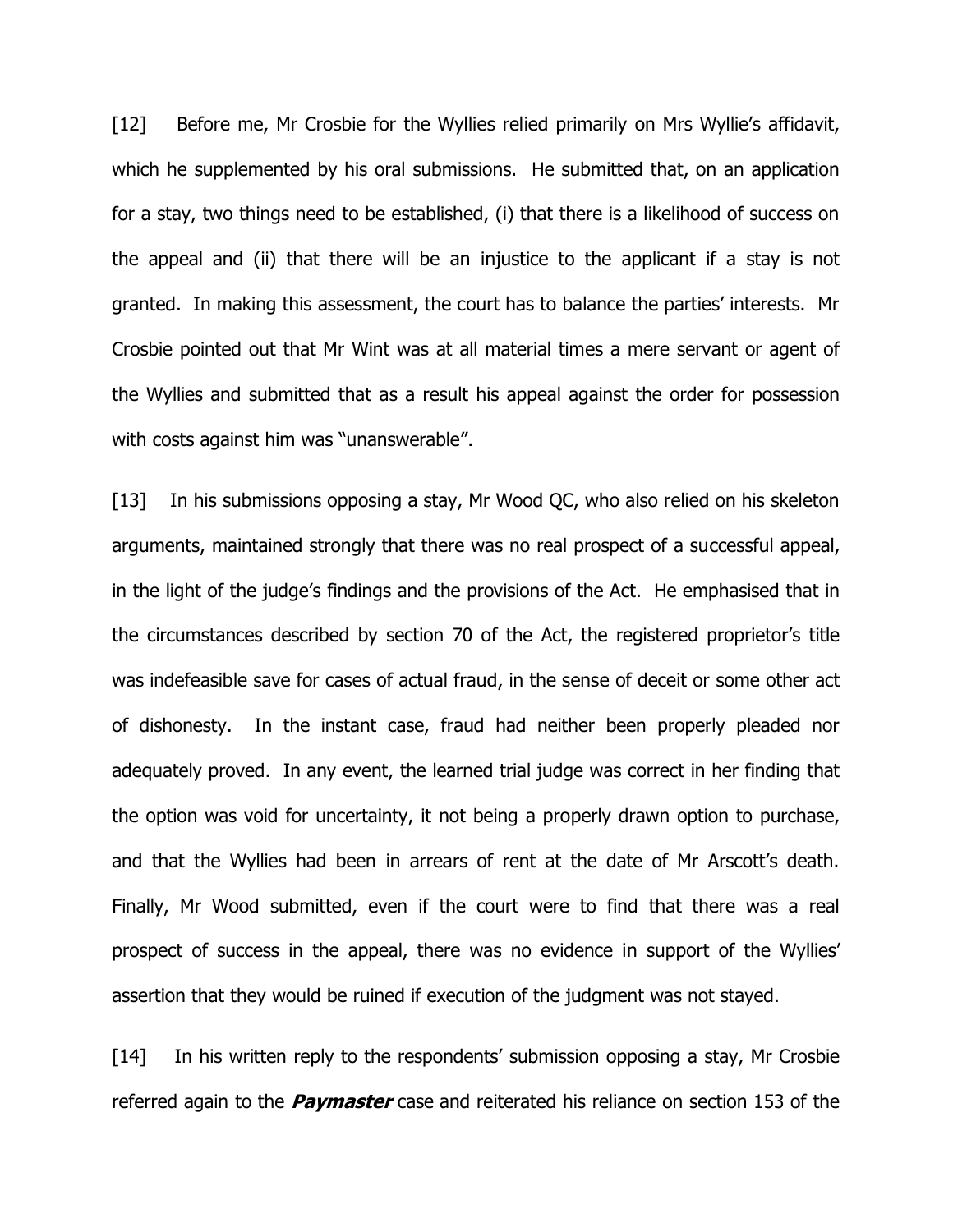Act. The judge's finding that there was no fraud was, it was again submitted, inconsistent with the evidence.

[15] I come therefore to consider the first threshold question, which is whether it has been shown at this stage that the applicants have an appeal that has a real prospect of success.

[16] Section 70 of the Act provides as follows:

70. "Nothwithstanding the existence in any other person or any estate or interest, whether derived by grant from the Crown or otherwise, which but for this Act might be held to paramount or to have priority, the proprietor of land or of any estate or interest in land under the operation of this Act shall, except in case of fraud, hold the same as the same may be described or identified in the certificate of title, subject to any qualification that may be specified in the certificate, and to such incumbrances as may be notified on the folium of the Register Book constituted by his certificate if title, but absolutely free from all other incumbrances whatsoever, except the estate of interest of a proprietor claiming the same land under a prior registered certificate of title, and except as regards any portion of land that may by wrong description of parcels or boundaries be included in the certificate of title or instrument evidencing the title of such proprietor not being a purchaser for valuable consideration or deriving from our through such a purchaser:

Provided always that the land which shall be included in any certificate of title or registered instrument shall be deemed to be subject to the reservations, exceptions, conditions and powers (if any), contained in the patent thereof, and to any rights acquired over such land since the same was brought under the operation of this Act under any statute of limitations, and to any public rights of way, and to any easement acquired by enjoyment or user, or subsisting over or upon of affecting such land, and to any unpaid rates and assessment, quit rents or taxes, that have accrued due since the land was brought under the operation of this Act, and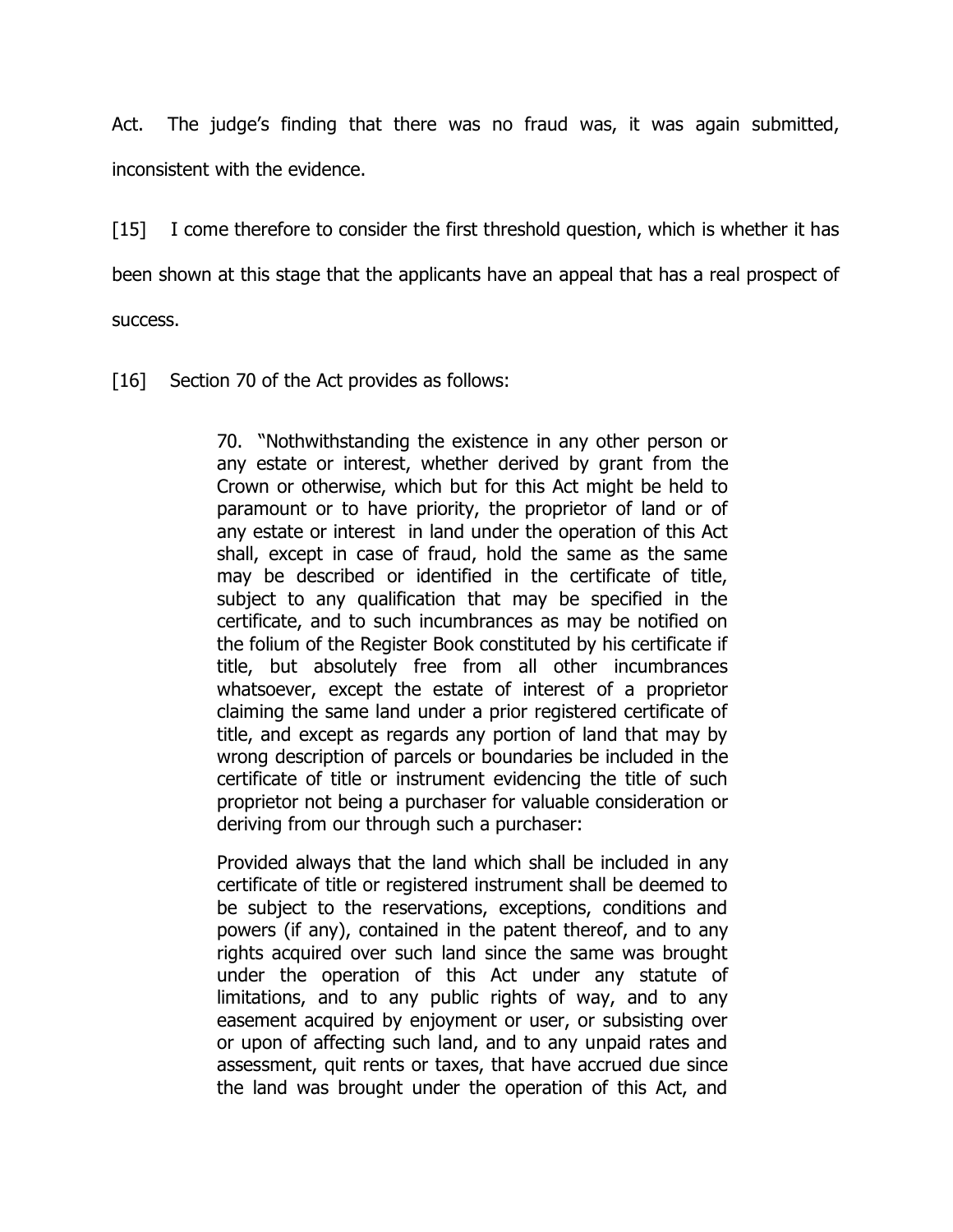also to the interests of any tenant of the land for a term not exceeding three years, notwithstanding the same respectively may not be specially notified as incumbrances in such certificate or instrument."

[17] There can be no question, it seems to me, that the judge was correct in saying, based on this section, that "[t]he Act holds sacrosanct the endorsement on a registered title except fraud is found" (para. [40], under the rubric 'Indefeasibility of Title'). Several authorities of long standing support this view (see for example, **Fraser v Walker** [1967] 1 AC 569) and, indeed, I do not understand Mr Crosbie to contend otherwise. Any appearance of circularity in the conclusion that, despite the registration of the transfer in the respondents' favour having been effected without the caveat having been effectively warned, as the judge found, the fact of registration nevertheless rendered their title indefeasible, is in my view completely dispelled by a consideration of the judgment of the Privy Council in **Half Moon Bay Ltd v Crown Eagle Hotels Ltd (Jamaica)** [2002] UKPC 24 (a case referred to by Phillips JA in delivering the leading judgment in **Hylton v Pinnock**).

[18] That was a case in which a transfer was registered without reference to caveats forbidding the registration of any transfer which was not expressly made subject to the caveators' interest in the benefit of certain covenants. The reasons for this omission on the part of the Registrar were unclear, but the Board had no difficulty in holding that the transferor took the property free from the burden of the covenants. Delivering the judgment of the Board, Lord Millett said this (at para. 30):

> "Be that as it may, the entry of a caveat merely operates to prevent the registration of a transfer or dealing without the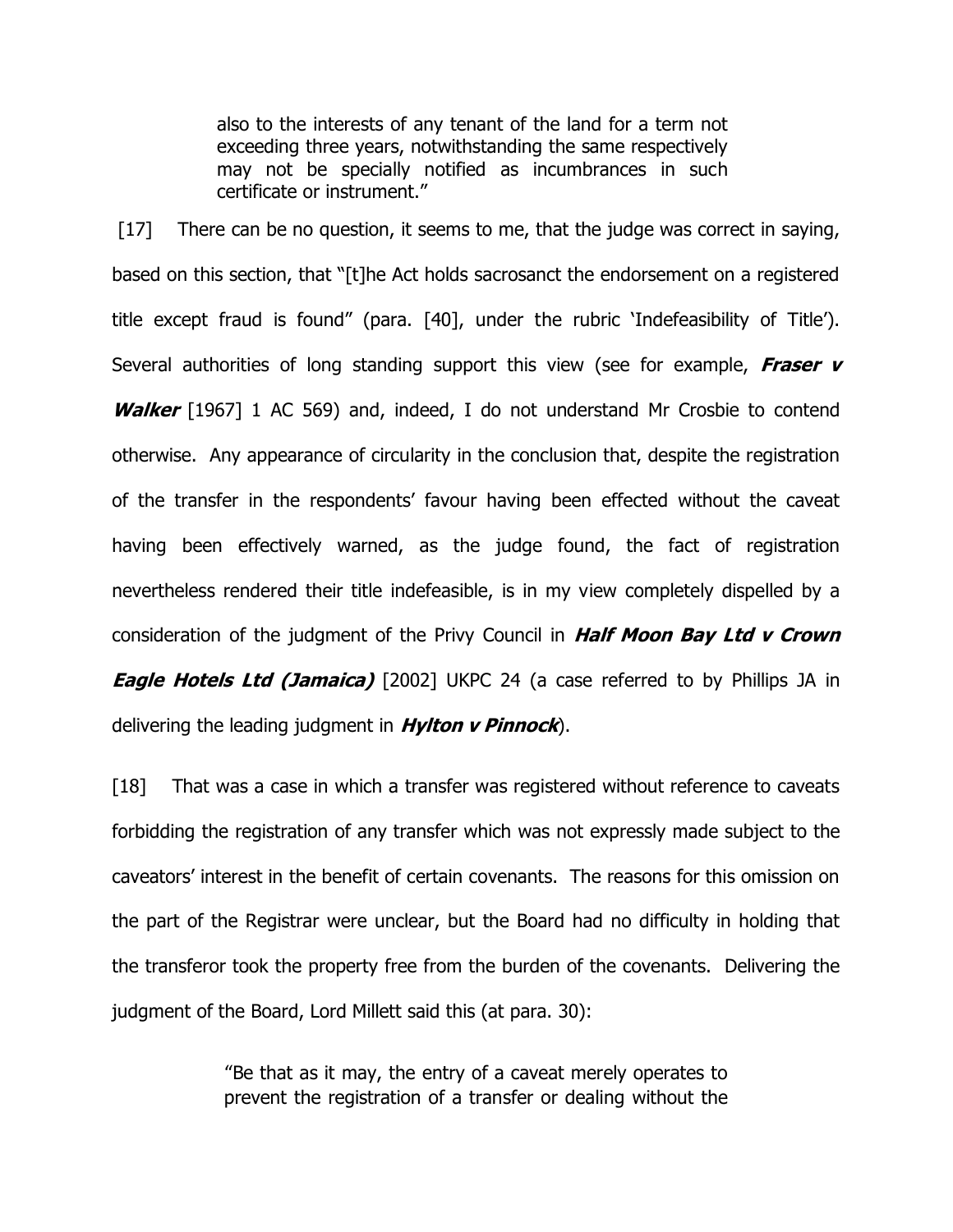consent of the caveator or the removal or withdrawal of the caveat. It does not of itself subject the title of the transferee to the interest or incumbrance which the caveat serves to protect. If, notwithstanding the failure to obtain the consent of the caveator or the withdrawal of the caveat, and in breach of section 142, the Registrar mistakenly registers a transfer without making the appropriate entry or notification of the caveator's interest on the Register Book, then subject to the Registrar's powers under Section 15(b) [the power to correct errors in the Register Book] the transferee takes free from that interest."

[19] It therefore follows that the registration of the transfer of the property in favour of the respondents on 8 September 2005 is beyond reach by way of challenge, in the absence of proof of fraud. In this regard, the authorities amply support the proposition that fraud in this context means actual fraud, in the sense of dishonesty of some sort, and not in the sense of equitable or constructive fraud. In order to raise fraud, it is necessary to "condescend upon particulars", as the old cases say, and general, sweeping allegations of fraud will not suffice (see, for example, but hardly exhaustively, **Timoll-Uylett v Timoll** (1980) 17 JLR 257, **Willocks v Wilson** (1993) 30 JLR 297 and **Smith v Steer** (SCCA No 91/2008, delivered 8 May 2009), all of which were cited by Mr Wood).

[20] Mr Crosbie did not flinch from this challenge, but submitted, through Mrs Wyllie's affidavit (paragraph 23), that the fraud in this case "involves the Registrar of Titles knowingly not warning the Caveat in accordance with the law, giving evidence on behalf of the Claimants and said that it was properly warned only to admit under crossexamination that it was not and has refused to act under section 153 to recall the title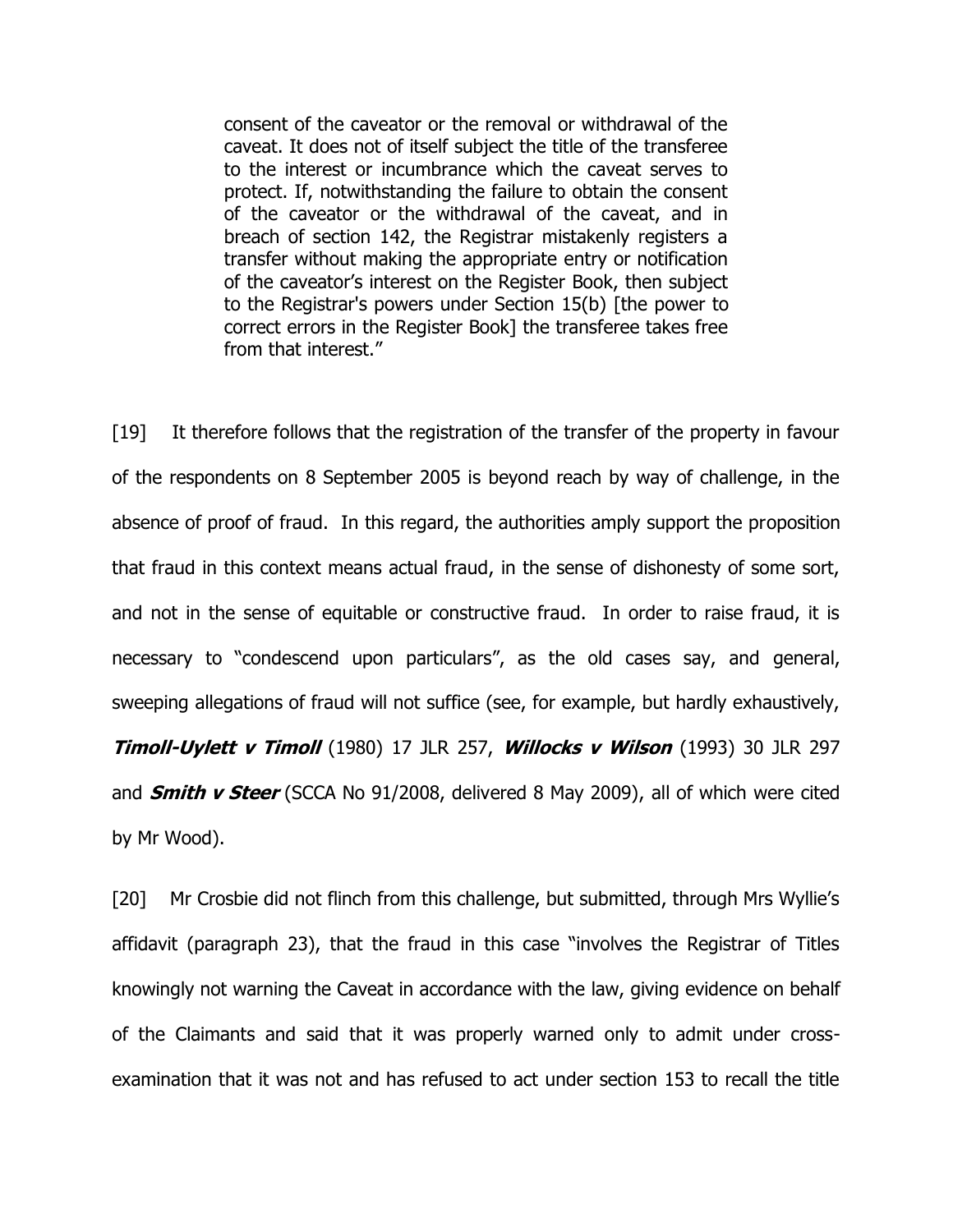and cancel the tranfer…" It was further submitted, in reliance on **Lynch & Lynch v Ennevor and Jackson** (1982) 19 JLR 161 that the learned judge erred in thinking that the fraud necessary to defeat the registered proprietors had to be committed by them personally, since that case demonstrated that the fraud of an agent could in a proper case be equally attributed to the registered proprietor. The agents in the instant case were the lawyers for the registered proprietors, who had refused to accept and advised against the acceptance of payment from the Wyllies, thus giving rise to an "inferential conspiracy", presumably with the Registrar.

[21] In my view, none of these sweeping, general allegations of fraud can possibly suffice to displace the respondents' registered title in this case. In the case of the Registrar, it is clear that her initial conclusion that the caveat had been duly warned in accordance with the relevant provisions of the Act was based on what was, up to the time of the decision of this court in **Hylton v Pinnock**, the settled practice in the Office of Titles. In that case, in which the notice to the caveator was issued on 23 September 2008, the Registrar confirmed that that practice was duly followed, "by giving a notice to the caveator by posting a registered letter to the caveator's address for service", and allowing seven business days for the "ordinary course of post" (see the judgment of Phillips JA, at paras [10] and [11]). In the instant case, in which notice dated 9 October 2003 was dispatched by registered post to the caveator at the address given for service in the caveat, and due allowance was given by the Registrar for the ordinary course of post before the caveat was recorded (on 19 November 2003) as having lapsed, it is clear that the Registrar acted in accordance with what would at that time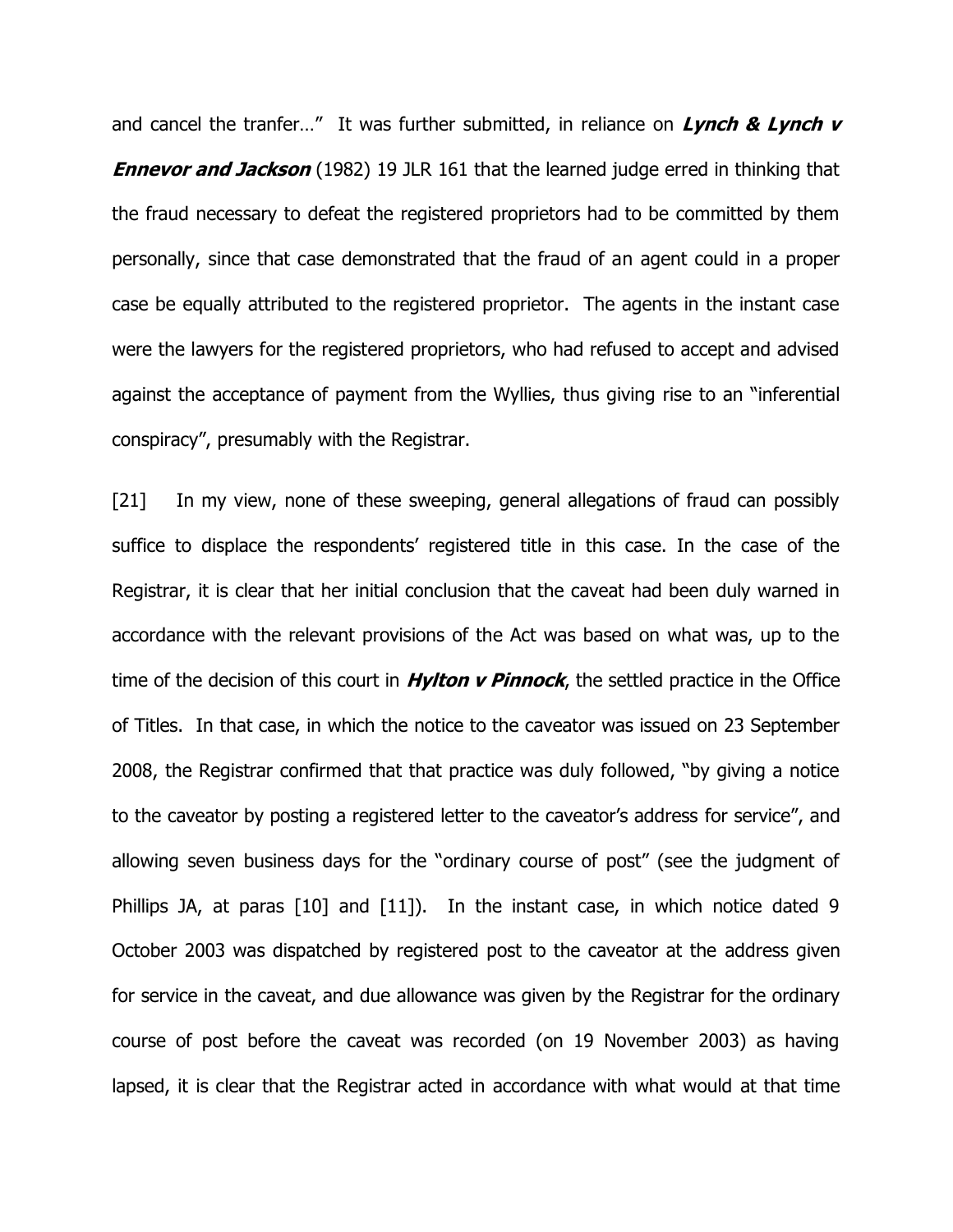have been the usual practice of the Office of Titles. In these circumstances, it appears to me to be impossible to maintain that fraud of any kind can be discerned in the conduct of the Registrar in having effected the transfer of the property to the respondents on 8 September 2005. Looked at this way, it is clear that nothing at all turns on whether the Registrar, at the time she gave evidence in chief before the judge between 30 May and 2 June 2011 (that is, nearly eight years later), was unaware (as could well have been the case) that this court had decided on 1 April 2011 that the previously settled practice of her office in relation to service of notice to caveators was not in accordance with section 140 of the Act.

[22] Equally unpromising, it appears to me, is the Wyllies reliance on the stance taken by the respondents' attorneys-at-law in declining to accept any payment from them after Mr Arscott's death. Nothing has been shown to me to suggest even remotely that in so doing the attorneys acted other than on a purely professional basis.

[23] But Mr Crosbie also places heavy reliance on section 153 of the Act, which provides as follows:

153. In case it shall appear to the satisfaction of the Registrar that in any certificate of title or instrument has been issued in error, or contains any misdescription of land or of boundaries, or that any entry or endorsement has been made in error on any certificate of title or instrument, or that any certificate, instrument, entry or endorsement, has been fraudulently or wrongfully obtained, or that any certificate or instrument is fraudulently or wrongfully retained, he may by writing require the person to whom such document has been so issued, or by whom it has been so obtained or is retained, to deliver up the same for the purpose of being cancelled or corrected, or given to the proper party, as the case may require; and in case such person shall